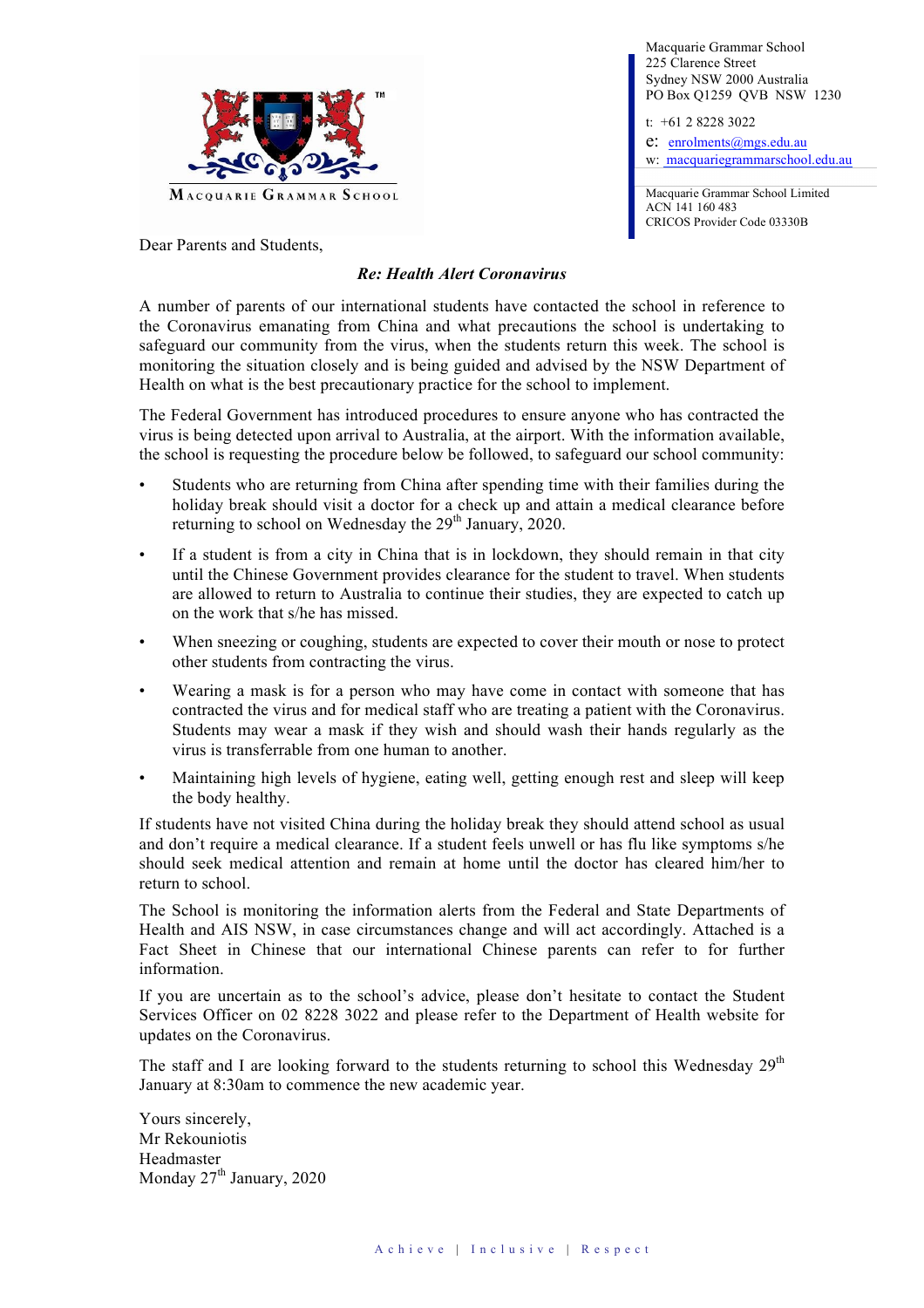## NSW Department of Health Information

## What if my child is returning to school after visiting Wuhan with in the last 14 days?

School students (including boarding school students) returning from Wuhan who are well, and have **not** been in contact with a person with confirmed coronavirus, can continue to attend school provided that they follow the advice below.

If they develop a fever, a cough, sore throat or shortness of breath, within 14 days of returning the student should be immediately isolated from other people.

If the student is a boarder, the school should give the child a surgical mask if available and take the child to their usual GP or emergency department for assessment, and phone ahead so that ideally they can speak to the doctor so that the practice can make appropriate preparations to protect others.

If the student is not a boarder, the parents should be asked to give the child a surgical mask if available and take the child to their usual GP or emergency department as soon as possible, but to phone ahead so that ideally they can speak to the doctor and the practice can make appropriate preparations to protect others.

The doctor can assess the situation and may recommend the at the student attend a nearby emergency department. If so call ahead before attending the emergency department.

In all cases the school should contact the local Public Health Unit on 1300 066 055 and provide details so that the Public Health Unit can follow up as necessary.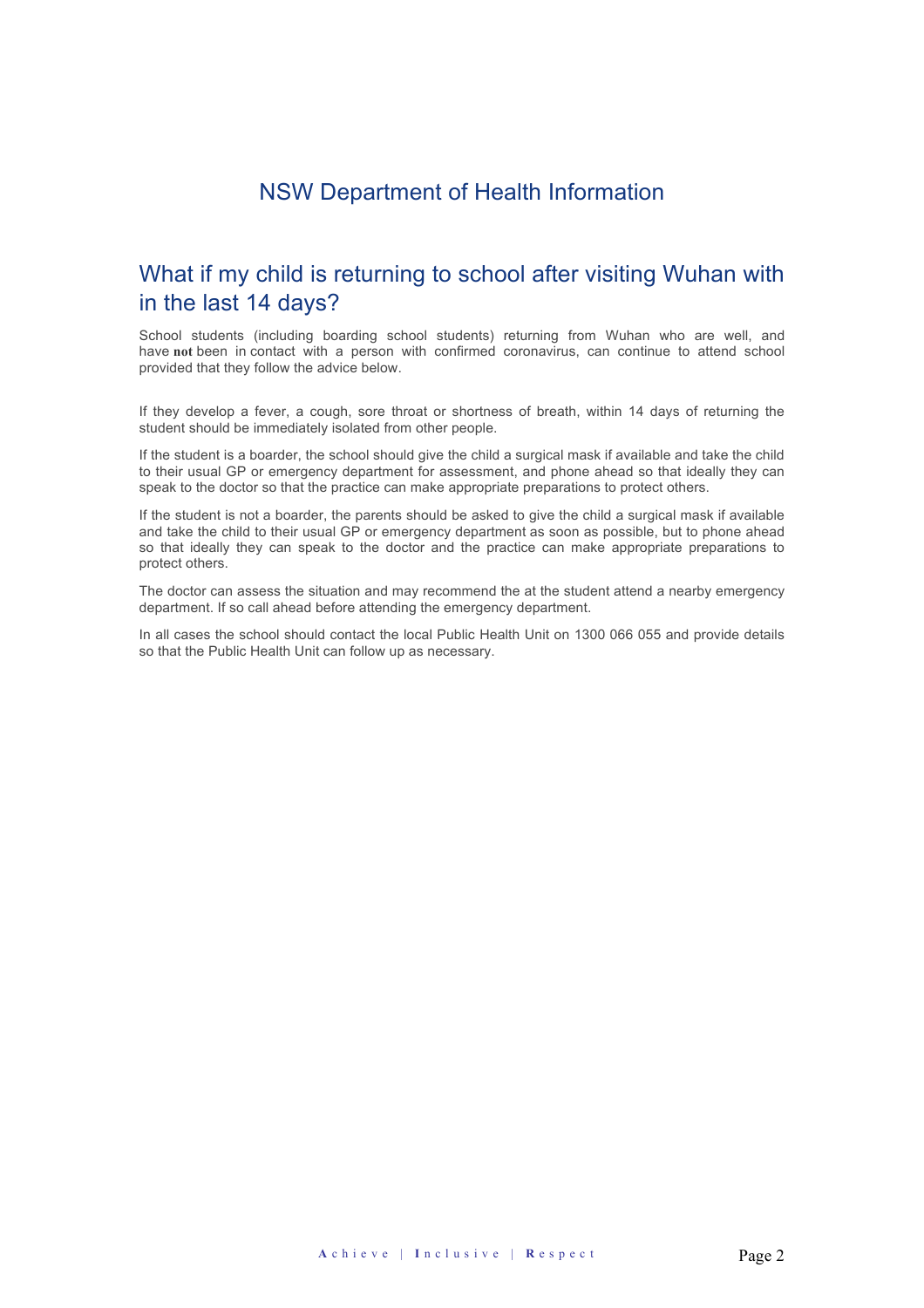

## **Communicable Diseases Factsheet - Chinese Simplified**

# **2019 年新型冠状病毒(2019-nCoV) 最近更新:23 January 2020年1月23<sup>日</sup>**

#### **提要**

在2019年末,武汉开始爆发呼吸道疾病。在这期间,中国鉴定出了2019年新型冠状病毒(2019-nCoV)。 这种病毒引起严重的呼吸道疾病。目前认为,由受感染者人群传播的情况很少见,但这种观点证据有限。

## **什么是冠状病毒?**

冠状病毒是病毒的一大家族,有些会使人类得病,而另一些会使蝙蝠、骆驼等动物和小动物得病。人冠状 病毒会引起普通感冒等轻度疾病。

在罕见的情况下,动物冠状病毒可能经过演变传染给人类并在人群中传播,从而引起严重疾病,例如 2002年出现的非典 ([又称严重急性呼吸系统综合症或萨斯,即](https://www.health.nsw.gov.au/Infectious/factsheets/Pages/SARS.aspx)SARS) 和2012年出现[的中东呼吸系统综合症](https://www.health.nsw.gov.au/Infectious/factsheets/Pages/MERS-coronavirus.aspx) [\(MERS\)](https://www.health.nsw.gov.au/Infectious/factsheets/Pages/MERS-coronavirus.aspx)。

新型冠状病毒 (2019-nCoV) 是先前尚未在人类中发现的一种新型冠状病毒。

### **什么是2019年新型冠状病毒?**

有一种新型冠状病毒影响着最近去过中国武汉市的人们。2019新型冠状病毒的传播方式、严重性以及其 他相关特别,还必须进行大量的研究,目前正在做调研。目前,这种冠状病毒称为" 2019年新型冠状病 毒"或"2019-nCoV"。

尽管目前的信息表明澳大利亚出现2019年新型冠状病毒的风险较低,但在人群中爆发新型冠状病毒感染一 直是公共卫生关注的问题。越来越多的证据表明,2019年新型冠状病毒可能在社区和医疗机构中人传人。 在中国其他一些省份,在亚洲国家和美国,也有2019年新型冠状病毒的病例报道。局势正在迅速发展。

## **新型冠状病毒有什么症状?**

在大多数病例中,患者会发烧、咳嗽,呼吸急促,并有肺炎(胸部感染)的更多症状或体征。 需要进一步检查,才能评估是否有未发现的无症状或轻度症状病例。

#### **新型冠状病毒如何传播?**

早期的报告表明,大多数病例曾接触过海鲜和活动物市场,这表明爆发这种病是由动物引起的。不过,最 近据报告,在家庭群体和医务人员中,已经出现了人传人。

正在进一步调查,以确认并描述从动物源传播的方式以及人传人的风险。

人传人的传播最大的可能性,是在直接接触病例患者时通过呼吸道飞沫以及污染物(受污染的物体和表 面)直接感染,正如在其他冠状病毒感染(包括中东呼吸系统综合症即SARS和中东呼吸系统综合症即 MERS)中所看到的那样。

## **哪些人有风险?**

正在受影响地区生活或旅行的人,或者与其他病例接触过的人,都有感染这种病的风险。已经生病(包括 糖尿病、慢性肺病、既有肾衰竭)的人,或免疫系统受到抑制的人,都可能更容易患上呼吸道疾病。